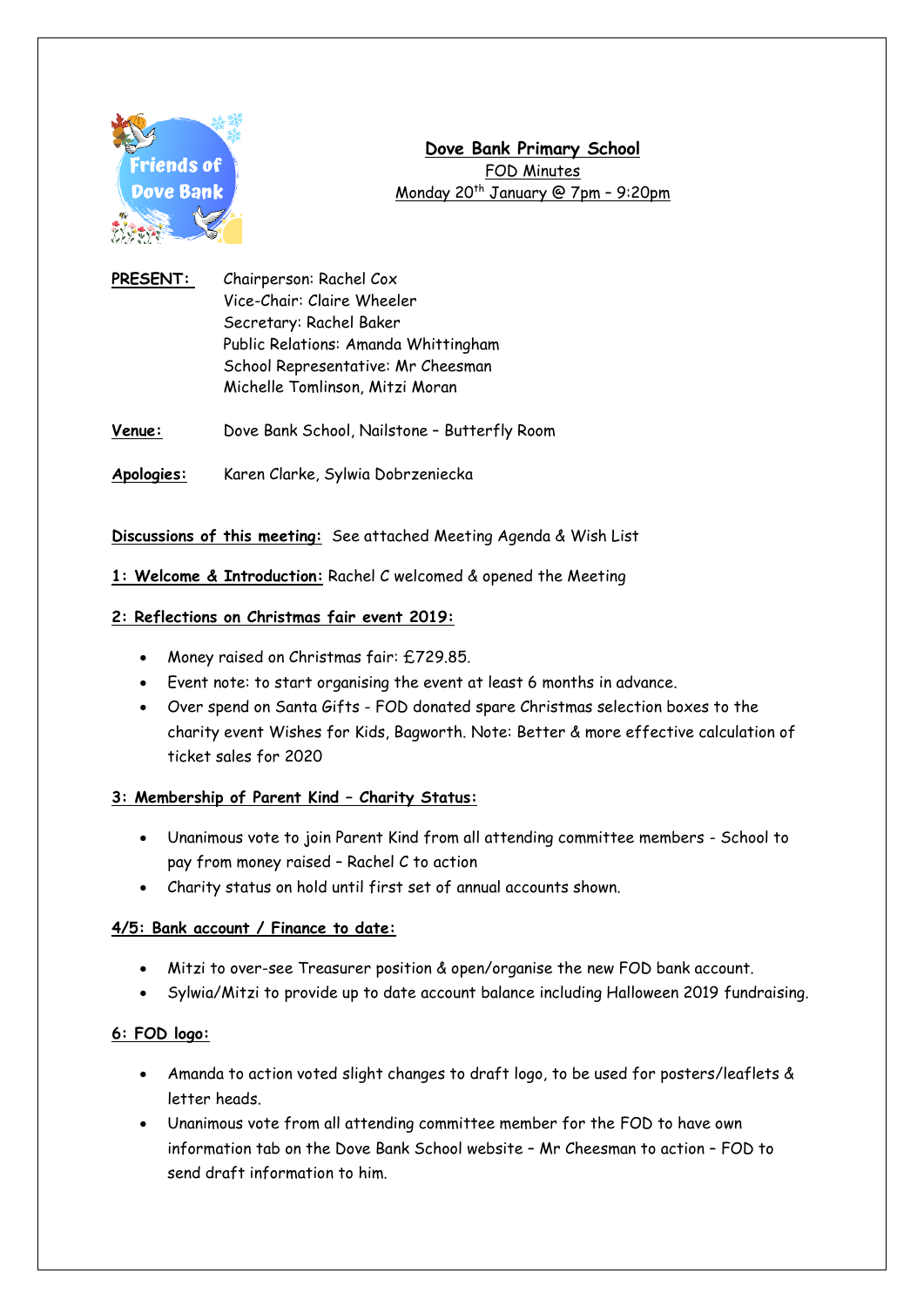# **7: Inventory:**

- Update stock take following 2019 events– Karen Clarke to action
- FOD to sort stock / liaise with Mr Cheesman/kitchen employer about organisation & storage facilities.

# **8: DBS**

 All regular committee members require DBS checks – Rachel B, Claire W, Michelle T, Karen C & Sylwia D to get information to Mrs Howard, Information required: Birth Certificate, Marriage Certificate, Photographic ID – Driving Licence or Passport, email address - date required latest  $7<sup>th</sup>$  February 2020.

# **9: Promotion of Group:**

- Rachel C to draft FOD newsletter / Amanda W to finalise design of 5 ways to Help poster/leaflets.
- Rachel C to speak at next School introduction Evening to promote FOD.
- Mr Cheesman to action Page on School Website.
- Amanda to create closed Facebook Page tried, tested & approved before implementation.
- Pen portrait of committee members for boards and website FOD to action
- Notice Boards within the school Amanda, Rachel B & Michelle T to action.
- *Post meeting note* Rachel C requested committee members to consider mission statement and possible strap line.

# **10: Gift / Wish List:**

- Mr Cheesman presented Children/staff wish list to committee.
- To be reviewed and presented at next meeting.

# **11: External Advertising of Events:**

- Rachel B / Michelle T / Amanda W to organise external advertising / publication dates required etc…
- Committee members to provide details of external publications to Michelle/Rachel B contact details and deadlines required.

# **12: Non-Event Fundraising:**

- Recycled ink cartridges Rachel C to action
- Rag to riches Clothes donations for money Rachel C to action
- School Lottery Mr Cheesman & Rachel C to action
- School Christmas Cards & accessories Mr Cheesman enquired whether FOD would like to take responsibility? Michelle to gather details regarding cards and t-towels
- Rachel C to provide information regarding Jute bags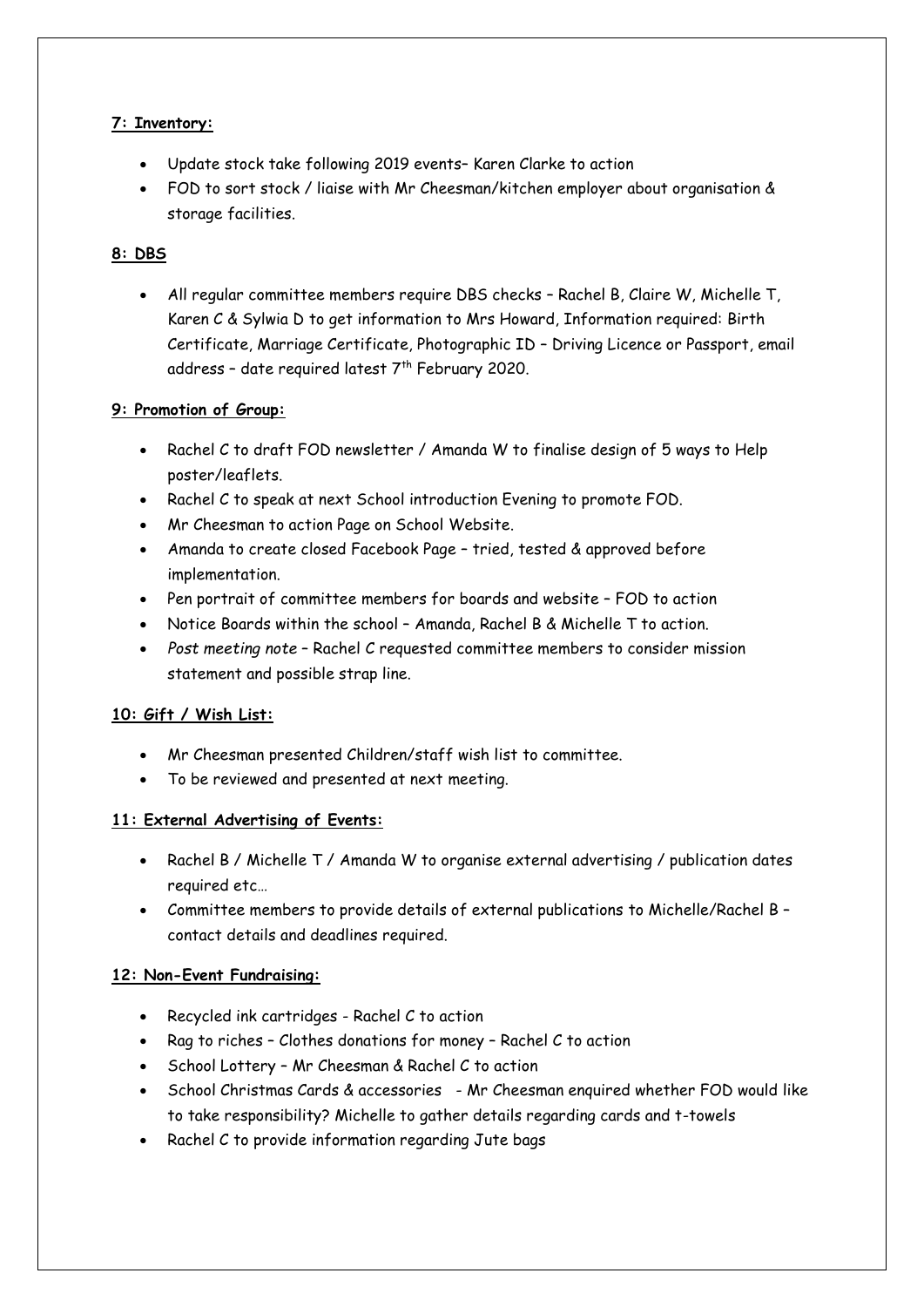#### **13: Selling of Uniform**

Agreed selling of Preloved uniform throughout year- Claire W to action

## **14: Agreed Events for 2020**

- PJ's & Popcorn night Thursday 12<sup>th</sup> March Film & times TBC.
- Chocolate Bingo Thursday 2nd April times TBC Donation letters drafted, awaiting artwork then to be sent to local businesses.
- Fashion show discussed (poss 2021)
- Summer Disco Thursday 21<sup>st</sup> May Theme & times TBC.
- Summer Fair Saturday 20<sup>th</sup> June 2pm 4pm Theme to be decided External/internal Stalls to be organised, Rachel B & Michelle T to research stall finder – donation letters drafted and awaiting artwork then to be sent to local companies for any donations of raffle prizes etc.
- Halloween Disco TBC
- Christmas Fair TBC

#### **COMMENTS/FEEDBACK TO BE ADDRESSED ASAP:**

**Advertise Treasurer Position**

**Action all DBS checks** 

**Chair - Requested first choices on wish list from Mr Cheesman**

**NEXT COMMITTEE FOD MEETING TO BE HELD ON WEDNESDAY APRIL 22ND AT 7PM VENUE DOVE BANK SCHOOL.**

**NEXT EVENT MEETING TO BE HELD ON WEDNESDAY 26TH FEBUARY AT 7PM VENUE DOVE BANK SCHOOL – Primary discussion - PJ & popcorn evening & Chocolate bingo.**

MINUTES APPROVED BY:

|              | Date:   |
|--------------|---------|
| Chairperson: | ( FOD ) |
| Secretary:   | ( FOD ) |